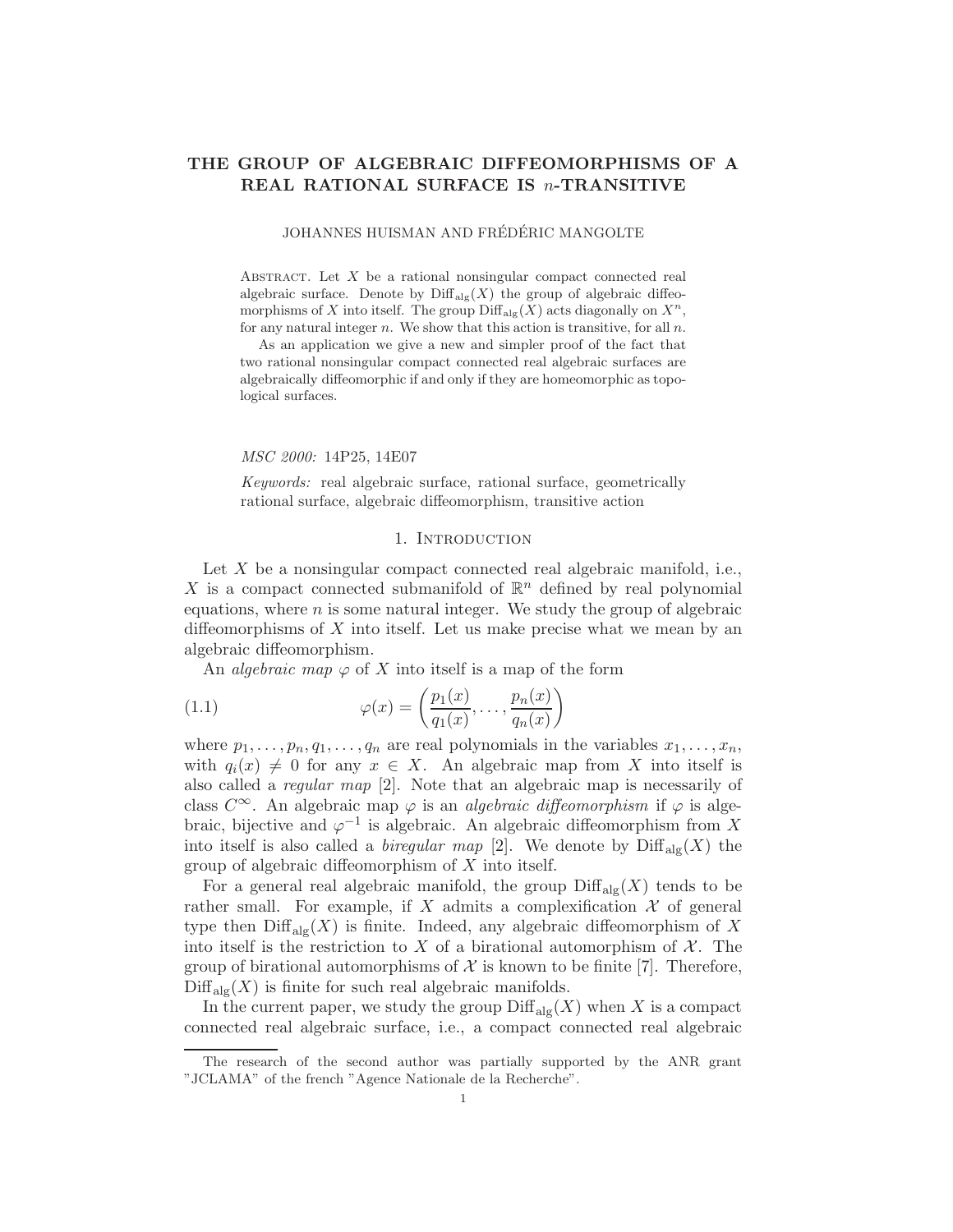manifold of dimension 2. By what is said above, the group of algebraic diffeomorphisms of such a surface is most interesting when the Kodaira dimension of X is equal to  $-\infty$ , and, in particular, when X is geometrically rational. By a result of Comessatti, a connected geometrically rational real surface is rational (see Theorem IV of [4] and the remarks thereafter, or [8, Corollary VI.6.5]). Therefore, we will concentrate our attention to the group  $\text{Diff}_{\text{alg}}(X)$  when X is a rational compact connected real algebraic surface.

Recall that a real algebraic surface  $X$  is *rational* if there are a nonempty Zariski open subset U of  $\mathbb{R}^2$ , and a nonempty Zariski open subset V of X, such that  $U$  and  $V$  are algebraically diffeomorphic. In particular, this means that  $X$  contains a nonempty Zariski open subset  $V$  that admits a parametrization by real rational functions in two variables.

Examples of rational real algebraic surfaces are the following:

- the unit sphere  $S^2$  defined by the equation  $x^2 + y^2 + z^2 = 1$  in  $\mathbb{R}^3$ ,
- the real algebraic torus  $S^1 \times S^1$ , where  $S^1$  is the unit circle defined by the equation  $x^2 + y^2 = 1$  in  $\mathbb{R}^2$ ,
- the real projective plane  $\mathbb{P}^2(\mathbb{R})$  (refer to [2, Theorem 3.4.4] for an explicit realization of  $\mathbb{P}^2(\mathbb{R})$  as a real algebraic surface), and
- any real algebraic surface obtained from one of the above ones by repeatedly blowing up a real point.

The following conjecture has attracted our attention.

**Conjecture 1.2** (1, Conjecture 1.4). Let X be a rational nonsingular compact connected real algebraic surface. Let n be a natural integer. Then the group  $\text{Diff}_{\text{alg}}(X)$  acts n-transitively on X.

The conjecture seems known to be true only in the case where  $X$  is algebraically diffeomorphic to  $S^1 \times S^1$ :

**Theorem 1.3** ([1, Theorem 1.3]). The group  $\text{Diff}_{\text{alg}}(S^1 \times S^1)$  acts n-transitively on  $S^1 \times S^1$ , for any natural integer n.

The object of the paper is to prove Conjecture 1.2 for all rational surfaces:

**Theorem 1.4.** The group  $\text{Diff}_{\text{alg}}(X)$  acts n-transitively on X, whenever X is a rational nonsingular compact connected real algebraic surface, and n is a natural integer.

Our proof goes as follows. We first prove *n*-transitivity of  $\text{Diff}_{\text{alg}}(S^2)$  (see Theorem 2.3). For this, we need a large class of algebraic diffeomorphisms of  $S^2$  into itself. Lemma 2.1 constructs such a large class. Once *n*-transitivity of Diff<sub>alg</sub> $(S^2)$  is established, we prove *n*-transitivity of Diff<sub>alg</sub> $(X)$ , for any other rational surface  $X$ , by the following argument.

If X is algebraically diffeomorphic to  $S^1 \times S^1$  then the *n*-transitivity has been proved in  $[1,$  Theorem 1.3. Therefore, we may assume that X is not algebraically diffeomorphic to  $S^1 \times S^1$ . It follows from the Minimal Model Program for real algebraic surfaces, due to János Kollár  $[5, 6]$ , that X is isomorphic to a blowing-up of  $S^2$  in m points, for some natural integer m (see Theorems 4.1 and 4.3 for precise statements). The *n*-transitivity of  $\text{Diff}_{\text{alg}}(X)$  will then be proved by induction on m.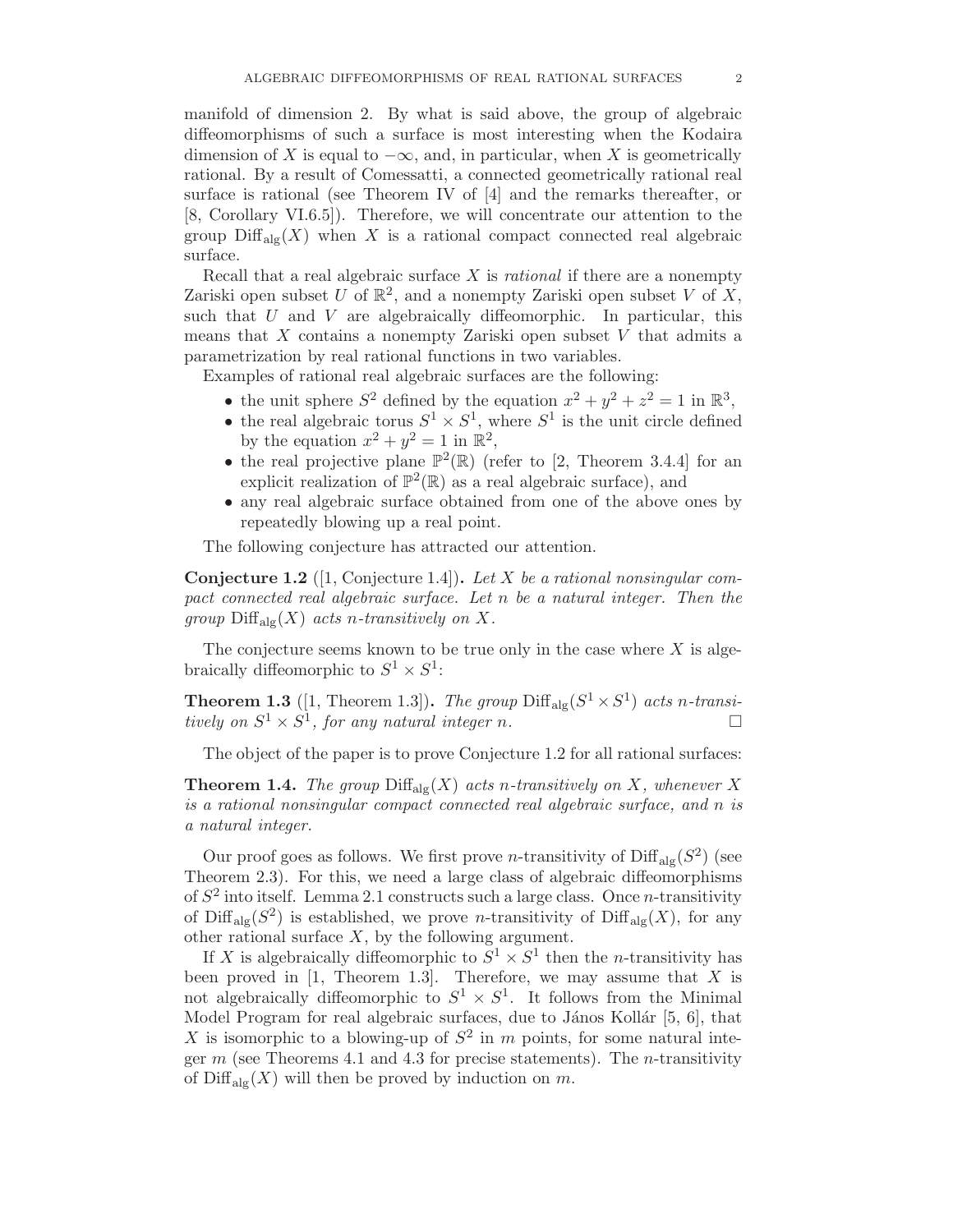Theorem 1.4 shows that the group of algebraic diffeomorphisms of a rational real algebraic surface is big. It would, therefore, be particularly interesting to study the dynamics of algebraic diffeomorphisms of rational real surfaces, as is done for K3-surfaces in [3], for example.

As an application of Theorem 1.4, we present in Section 5 a simplified proof of the following result.

**Theorem 1.5** ([1, Theorem 1.2]). Let X and Y be rational nonsingular compact connected real algebraic surfaces. Then the following statements are equivalent.

- (1) The real algebraic surfaces  $X$  and  $Y$  are algebraically diffeomorphic.
- (2) The topological surfaces  $X$  and  $Y$  are homeomorphic.

Indeed, the Minimal Model Program for real algebraic surfaces and the *n*-transitivity of  $\text{Diff}_{\text{alg}}(\mathbb{P}^2(\mathbb{R}))$  suffice to deduce that result (see the remark following Theorem  $1.2$  of [1]).

2. *n*-Transitivity of 
$$
\text{Diff}_{\text{alg}}(S^2)
$$

We need to slightly extend the notion of an algebraic map between real algebraic manifolds. Let X and Y be real algebraic submanifolds of  $\mathbb{R}^m$  and  $\mathbb{R}^n$ , respectively. Let A be any subset of X. An *algebraic map* from A into Y is a map  $\varphi$  as in (1.1), where  $p_1, \ldots, p_n, q_1, \ldots, q_n$  are real polynomials in the variables  $x_1, \ldots, x_m$ , with  $q_i(x) \neq 0$  for any  $x \in A$ . To put it otherwise, a map  $\varphi$  from A into Y is *algebraic* if there is a Zariski open subset U of X containing A such that  $\varphi$  is the restriction of an algebraic map from U into Y.

We will consider algebraic maps from a subset  $A$  of  $X$  into  $Y$ , in the special case where  $X$  is algebraically diffeomorphic to the real algebraic line  $\mathbb{R}$ , the subset A of X is a closed interval, and Y is algebraically diffeomorphic to the real algebraic group  $SO_2(\mathbb{R})$ .

Denote by  $S^2$  the 2-dimensional sphere defined in  $\mathbb{R}^3$  by

$$
x^2 + y^2 + z^2 = 1.
$$

**Lemma 2.1.** Let L be a line through the origin of  $\mathbb{R}^3$  and denote by  $I \subset$ L the closed interval whose boundary is  $L \cap S^2$ . Denote by  $L^{\perp}$  the plane orthogonal to L containing the origin. Let  $f: I \to SO(L^{\perp})$  be an algebraic map. Define  $\varphi_f : S^2 \to S^2$  by

$$
\varphi_f(z,x) = (f(x)z, x)
$$

where  $(z, x) \in (L^{\perp} \oplus L) \cap S^2$ . Then  $\varphi_f$  is an algebraic diffeomorphism of  $S^2$ .

*Proof.* Identifying  $\mathbb{R}^2$  with  $\mathbb{C}$ , we may assume that  $S^2 \subset \mathbb{C} \times \mathbb{R}$  is given by the equation  $|z|^2 + x^2 = 1$ , and L is the line  $\{0\} \times \mathbb{R}$ . Then  $L^{\perp} = \mathbb{C} \times \{0\}$ and  $SO(L^{\perp}) = S^1$ . The map  $\varphi_f$  is an algebraic map from  $S^2$  into itself. Let  $\overline{f}$  be the complex conjugate of f, i.e.  $\forall x \in I$ ,  $\overline{f}(x) = \overline{f(x)}$ . We have  $\varphi_{\overline{f}} \circ \varphi_f = \varphi_f \circ \varphi_{\overline{f}} = id.$  Therefore  $\varphi_f$  is an algebraic diffeomorphism of  $S^2$ .

**Lemma 2.2.** Let  $x_1, \ldots, x_n$  be n distinct points of the closed interval  $[-1, 1]$ , and let  $\alpha_1, \ldots, \alpha_n$  be elements of  $SO_2(\mathbb{R})$ . Then there is an algebraic map  $f: [-1,1] \to SO_2(\mathbb{R})$  such that  $f(x_i) = \alpha_i$  for  $j = 1,\ldots,n$ .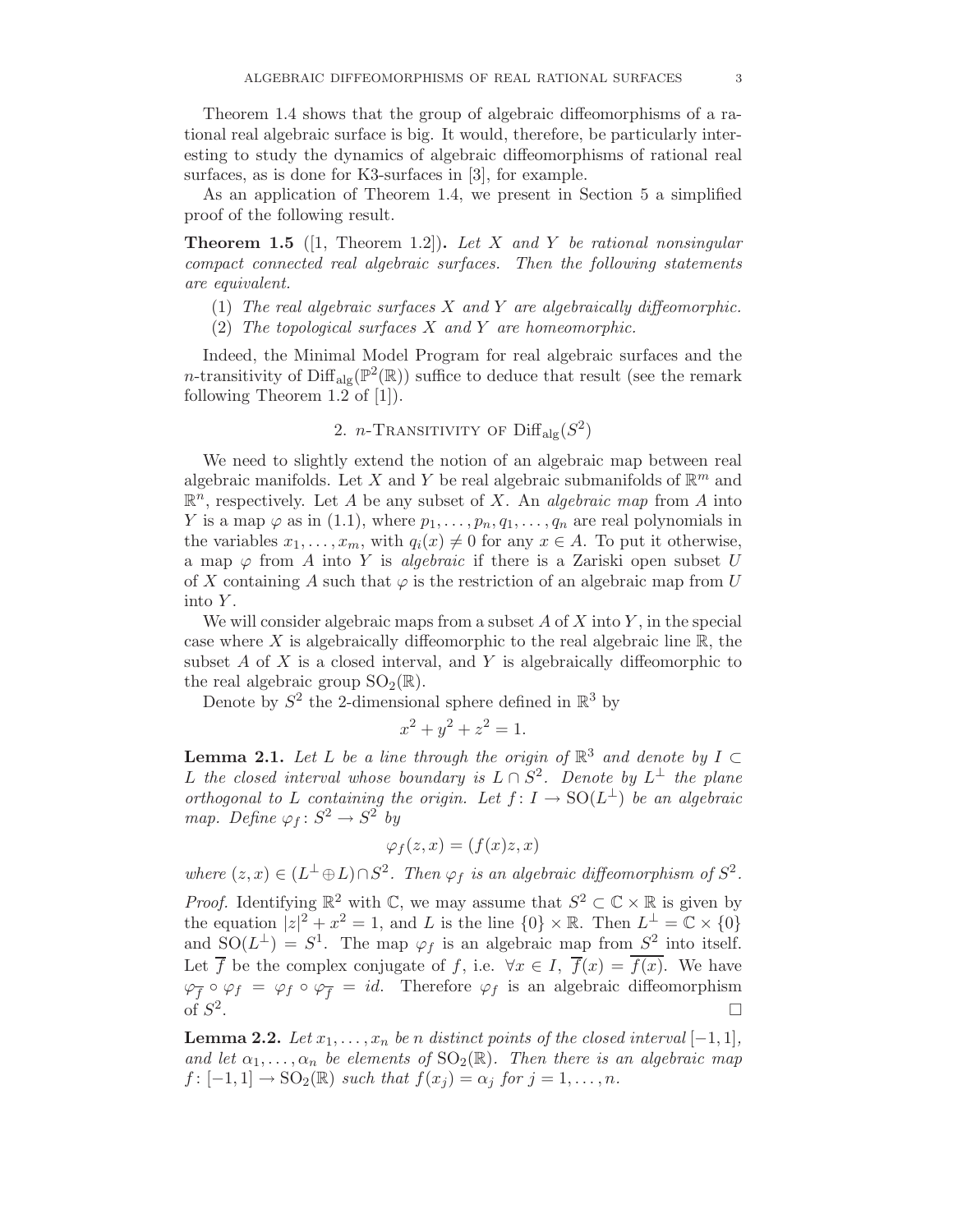*Proof.* Since  $SO_2(\mathbb{R})$  is algebraically diffeomorphic to the unit circle  $S^1$ , it suffices to prove the statement for  $S^1$  instead of  $SO_2(\mathbb{R})$ . Let P be a point of  $S^1$  distinct from  $\alpha_1, \ldots, \alpha_n$ . Since  $S^1 \setminus \{P\}$  is algebraically diffeomorphic to  $\mathbb R$ , it suffices, finally, to prove the statement for  $\mathbb R$  instead of  $\text{SO}_2(\mathbb R)$ . The latter statement is an easy consequence of Lagrange polynomial interpolation.

**Theorem 2.3.** Let n be a natural integer. The group  $\text{Diff}_{\text{alg}}(S^2)$  acts ntransitively on  $S^2$ .

*Proof.* We will need the following terminology. Let W be a point of  $S^2$ , let L be the line in  $\mathbb{R}^3$  passing through W and the origin. The intersection of  $S^2$  with any plane in  $\mathbb{R}^3$  that is orthogonal to L is called a parallel of  $S^2$ with respect to W.

Let  $P_1, \ldots, P_n$  be n distinct points of  $S^2$ , and let  $Q_1, \ldots, Q_n$  be n distinct points of  $S^2$ . We need to show that there is an algebraic diffeomorphism  $\varphi$ from  $S^2$  into itself such that  $\varphi(P_j) = Q_j$ , for all j.

Up to a projective linear automorphism of  $\mathbb{P}^3(\mathbb{R})$  fixing  $S^2$ , we may assume that all the points  $P_1, \ldots, P_n$  and  $Q_1, \ldots, Q_n$  are in a sufficiently small neighborhood of the north pole  $N := (0, 0, 1)$  of  $S^2$ . Indeed, we may assume that none of the points is contained in a small spherical disk D centered at N. Then the images of the points by the inversion with respect to the boundary of D are contained in D.

We can choose two points W and W' of  $S^2$  in the xy-plane such that the angle  $WOW'$  is equal to  $\pi/2$  and such that the following property holds. Any parallel with respect to W contains at most one of the points  $P_1, \ldots, P_n$ , and any parallel with respect to W' contains at most one of  $Q_1, \ldots, Q_n$ . Denote by  $\Gamma_j$  the parallel with respect to W that contains  $P_j$ , and by  $\Gamma'_j$ the one with respect to  $W'$  that contains  $Q_j$ .

Since the disk D has been chosen sufficiently small,  $\Gamma_j \cap \Gamma'_j$  $'_{j}$  is nonempty for all  $j = 1, \ldots, n$ . Let  $R_j$  be one of the intersection points of  $\Gamma_j$  and Γ ′  $'_{j}$  (see Figure 1). It is now sufficient to show that there is an algebraic diffeomorphism  $\varphi$  of  $S^2$  such that  $\varphi(P_j) = R_j$ .

Let again L be the line in  $\mathbb{R}^3$  passing through W and the origin. Denote by  $I \subset L$  the closed interval whose boundary is  $L \cap S^2$ . Let  $x_j$  be the unique element of I such that  $\Gamma_j = (x_j + L^{\perp}) \cap S^2$ . Let  $\alpha_j \in SO(L^{\perp})$  be such that  $\alpha_j (P_j - x_j) = R_j - x_j$ . According to Lemma 2.2, there is an algebraic map  $f: I \to SO(L^{\perp})$  such that  $f(x_j) = \alpha_j$ . Let  $\varphi := \varphi_f$  as in Lemma 2.1. By construction,  $\varphi(P_j) = R_j$ , for all  $j = 1, ..., n$ .

## 3. CONTRACTIBLE CURVES

Let Y be a real algebraic surface and let  $P$  be a nonsingular point of  $Y$ . We denote by  $B_P(Y)$  the blow-up of Y at P.

**Definition 3.1.** Let  $X$  be a projective real algebraic surface. Let  $C$  be a real algebraic curve contained in X. We say that  $C$  is contractible if there is a projective real algebraic surface Y, a nonsingular point  $P \in Y$ , and an algebraic diffeomorphism  $\varphi: B_P(Y) \to X$  such that  $\varphi^{-1}(C)$  is equal to the exceptional curve of  $B_P(Y)$  over P. By abuse of language, we will then also say that Y is obtained from X by contracting  $C$  to a point.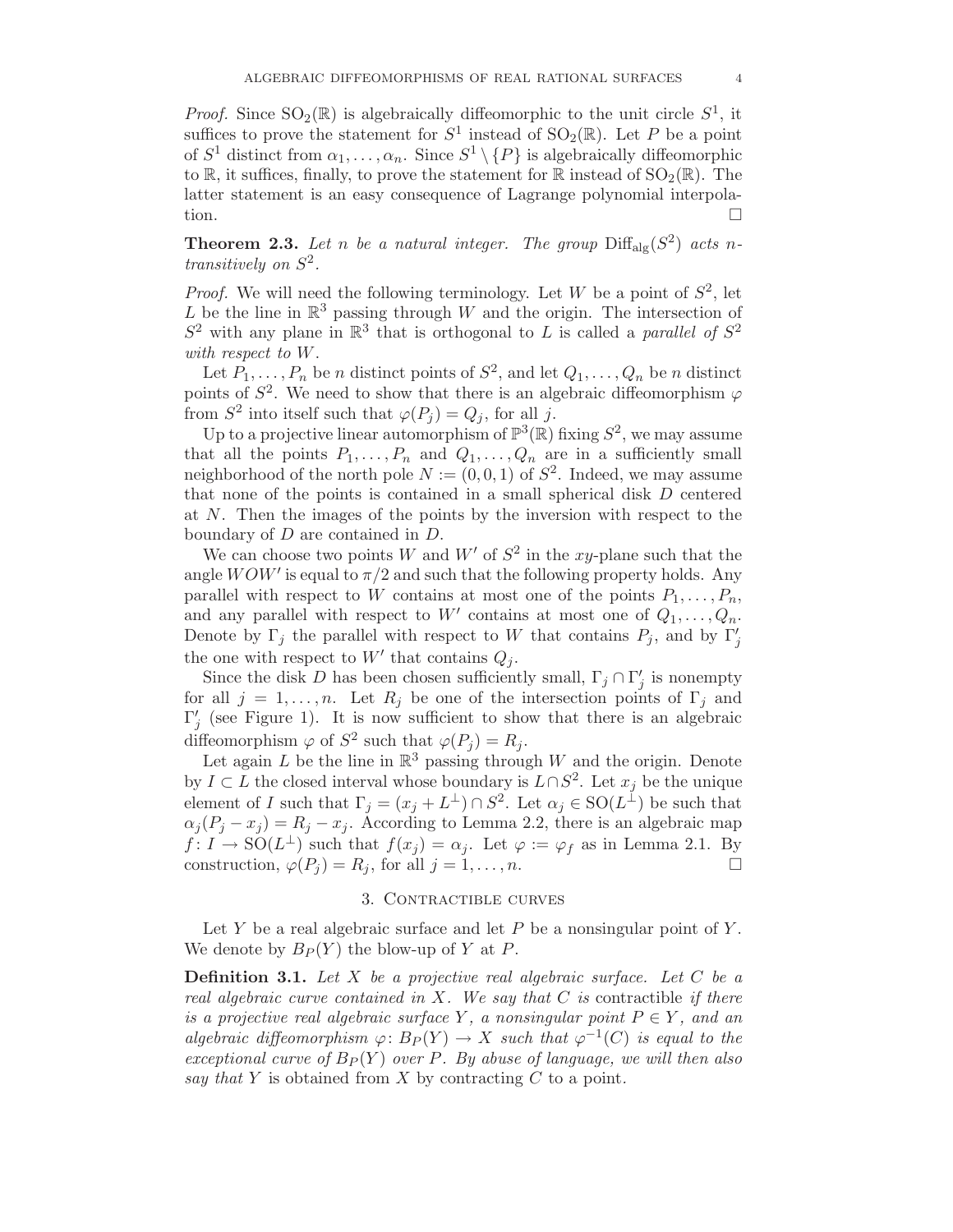

FIGURE 1. The sphere  $S^2$  with the parallels  $\Gamma_j$  and  $\Gamma'_j$ .

If a curve  $C$  is contractible, then  $C$  is nonsingular, irreducible and rational. Moreover,  $C$  is contained in the set of nonsingular points of  $X$ . In this paper, we will only consider contractible curves in nonsingular surfaces.

**Theorem 3.2.** Let X be a nonsingular projective real algebraic surface. Let C be a nonsingular rational irreducible real algebraic curve contained in X. Assume that

- (1) X admits a nonsingular projective complexification  $\mathcal X$  in which the Zariski closure  $C$  of  $C$  is nonsingular and such that the self-intersection  $\mathcal{C}^2$  is greater than or equal to -1, and
- (2) the normal bundle of  $C$  in  $X$  is nontrivial.

Then  $C$  is contractible. Moreover, the surface  $Y$  obtained from  $X$  by contracting C to a point is nonsingular.

*Proof.* Let  $X$  be a nonsingular projective complexification of  $X$  such that the Zariski closure C of C in X is nonsingular and  $\mathcal{C}^2 \geq -1$ . Since C is rational,  $C$  is diffeomorphic to a circle. Since the normal bundle of  $C$  in X is nontrivial, the degree of  $\mathcal{I}|_{\mathcal{C}}$  is odd, where  $\mathcal I$  is the ideal sheaf of  $\mathcal C$ in  $X$ . It follows that the self-intersection of C is odd. Let k be an integer such that  $\mathcal{C}^2 = 2k - 1$ . Since  $\mathcal{C}^2 \ge -1$ , one has  $k \ge 0$ . On  $\mathcal{C}$ , choose k pairs of complex conjugate points  $P_1, \overline{P_1}, \ldots, P_{2k}, \overline{P_{2k}}$ . Let  $\widetilde{\mathcal{X}}$  be the blowup of X at these points. The surface  $\tilde{\mathcal{X}}$  is again a nonsingular projective complexification of X. Moreover, the strict transform  $\hat{\mathcal{C}}$  of  $\hat{\mathcal{C}}$  in  $\hat{\mathcal{X}}$  is a nonsingular rational algebraic curve defined over R whose self-intersection is equal to −1. Then there is a nonsingular projective algebraic surface  $\mathcal Y$  defined over  $\mathbb R$ , a nonsingular real point  $P \in \mathcal Y$ , and an isomorphism  $\Phi: B_P(\mathcal{Y}) \to \widetilde{\mathcal{X}}$  such that  $\Phi^{-1}(\widetilde{\mathcal{C}})$  is equal to the exceptional curve of  $\widetilde{B}_P(\mathcal{Y})$ over P. To put it otherwise, the surface  $\mathcal Y$  defined over R is obtained from  $\widetilde{\mathcal X}$ by contracting  $C$  to a point. It follows that the set of real points Y of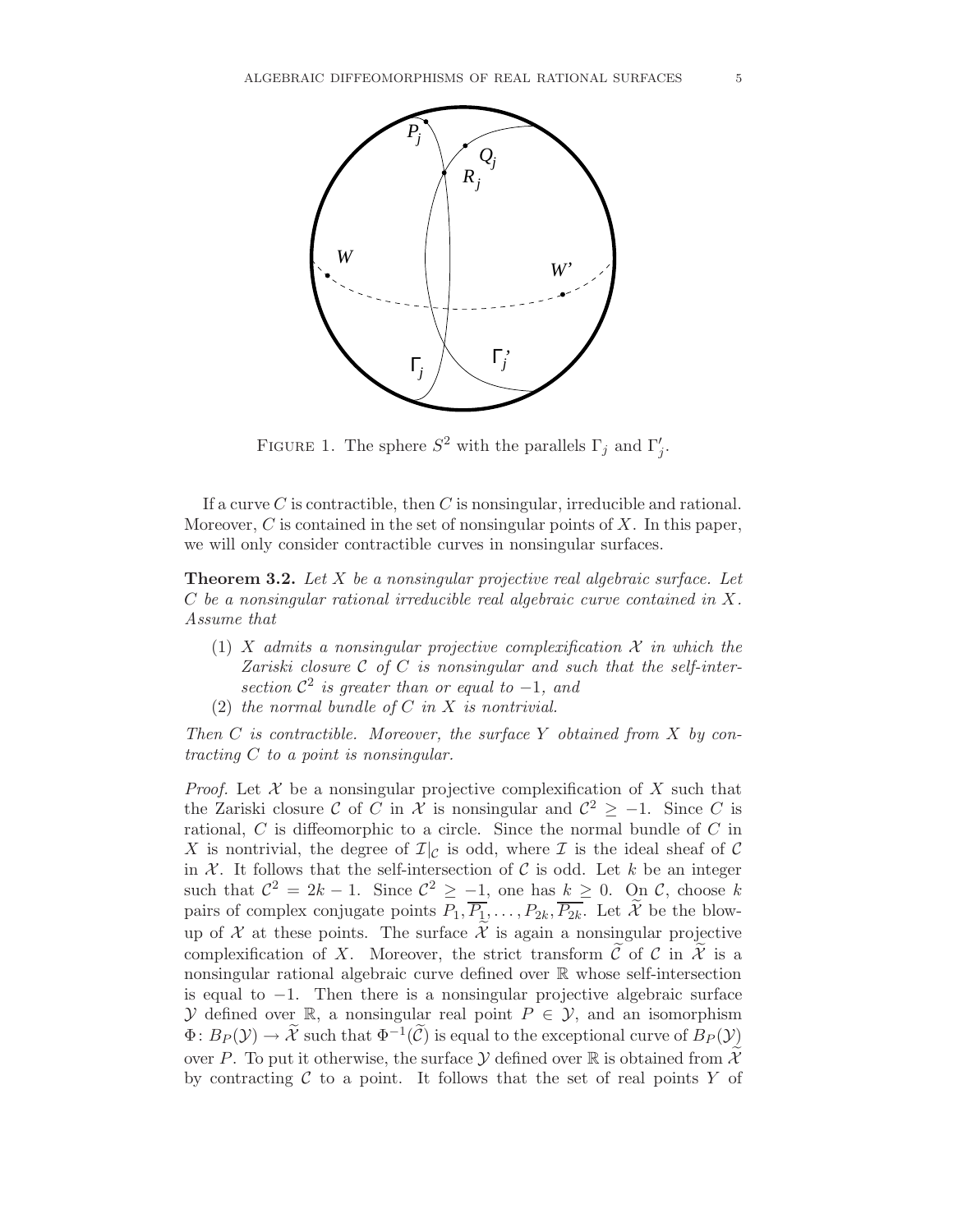$\mathcal Y$  is a nonsingular projective real algebraic surface obtained from X by contracting C to point. It is clear that Y is nonsingular.  $\square$ 

4. *n*-Transitivity of  $\text{Diff}_{\text{alg}}(X)$ 

We reformulate a result of  $[1]$  and adapt it to our purposes:

**Theorem 4.1** (1, Theorem 3.1). Let X be a rational nonsingular compact connected real algebraic surface. Then,

- (1) X is either algebraically diffeomorphic to  $S^1 \times S^1$ , or
- $(2)$  X is algebraically diffeomorphic to a real algebraic surface obtained from  $S^2$  by successively blowing up.

It is in 4.1 that Kollár's Minimal Model Program for real algebraic surfaces is used.

If  $X$  is a rational surface algebraically diffeomorphic to a successive blowingup of  $S<sup>2</sup>$ , as in Theorem 4.1 above, then one can get rid of the adjective "successive" by using the following statement (compare [1, Lemma 4.1] and how it is used to prove [1, Lemma 4.3]).

**Lemma 4.2.** Let  $P \in S^2$  and let  $C \subseteq S^2$  be an euclidean circle in  $S^2$ containing P. Let  $B_P(S^2)$  be the blowing-up of  $S^2$  at P, and let E be the exceptional curve of  $B_P(S^2)$  over P. Denote by  $\widetilde{C} \subset B_P(S^2)$  the strict transform of C. Then there is an algebraic diffeomorphism  $\varphi$  of  $B_P(S^2)$ into itself such that  $\varphi(E) = \tilde{C}$ .

*Proof.* The statement immediately follows from the fact that  $B<sub>P</sub>(S<sup>2</sup>)$  is algebraically diffeomorphic to the real projective plane  $\mathbb{P}^2(\mathbb{R})$ , and that E and  $\widetilde{C}$ are real projective lines on  $\mathbb{P}^2$  $(\mathbb{R})$ .

The following sharpened version of Theorem 4.1 follows:

**Theorem 4.3.** Let  $X$  be a rational nonsingular compact connected real algebraic surface. Then,

- (1) X is either algebraically diffeomorphic to  $S^1 \times S^1$ , or
- (2) there are distinct points  $R_1, \ldots, R_m$  of  $S^2$  such that X is algebraically diffeomorphic to the real algebraic surface obtained from  $S^2$  by blowing up  $R_1,\ldots,R_m$ .

*Proof of Theorem 1.4.* Let X be a rational surface. By Theorem 4.3, X is algebraically diffeomorphic to  $S^1 \times S^1$  or to the blow-up of  $S^2$  at a finite number of distinct points  $R_1, \ldots, R_m$ . If X is algebraically diffeomorphic to  $S^1 \times S^1$ then  $\text{Diff}_{\text{alg}}(X)$  acts *n*-transitively by [1, Theorem 1.3]. Therefore, we may assume that X is algebraically diffeomorphic to the blow-up  $B_{R_1,\dots,R_m}(S^2)$ of  $S^2$  at  $R_1, \ldots, R_m$ . We will show that  $\text{Diff}_{\text{alg}}(X)$  acts *n*-transitively on X for all  $n$  by induction on  $m$ .

If  $m = 0$ , then  $\text{Diff}_{\text{alg}}(X)$  is *n*-transitive, for all *n*, by Theorem 2.3. Let  $m > 0$ , and let X be  $B_{R_1,...,R_m}(S^2)$ . Let  $P_1,...,P_n$  and  $Q_1,...,Q_n$  be two *n*-tuples of points of X where  $P_j \neq P_k$  and  $Q_j \neq Q_k$  whenever  $j \neq k$ . We want to show that there is an algebraic diffeomorphism  $\varphi$  of X such that  $\varphi(P_i) = Q_i$  for all j.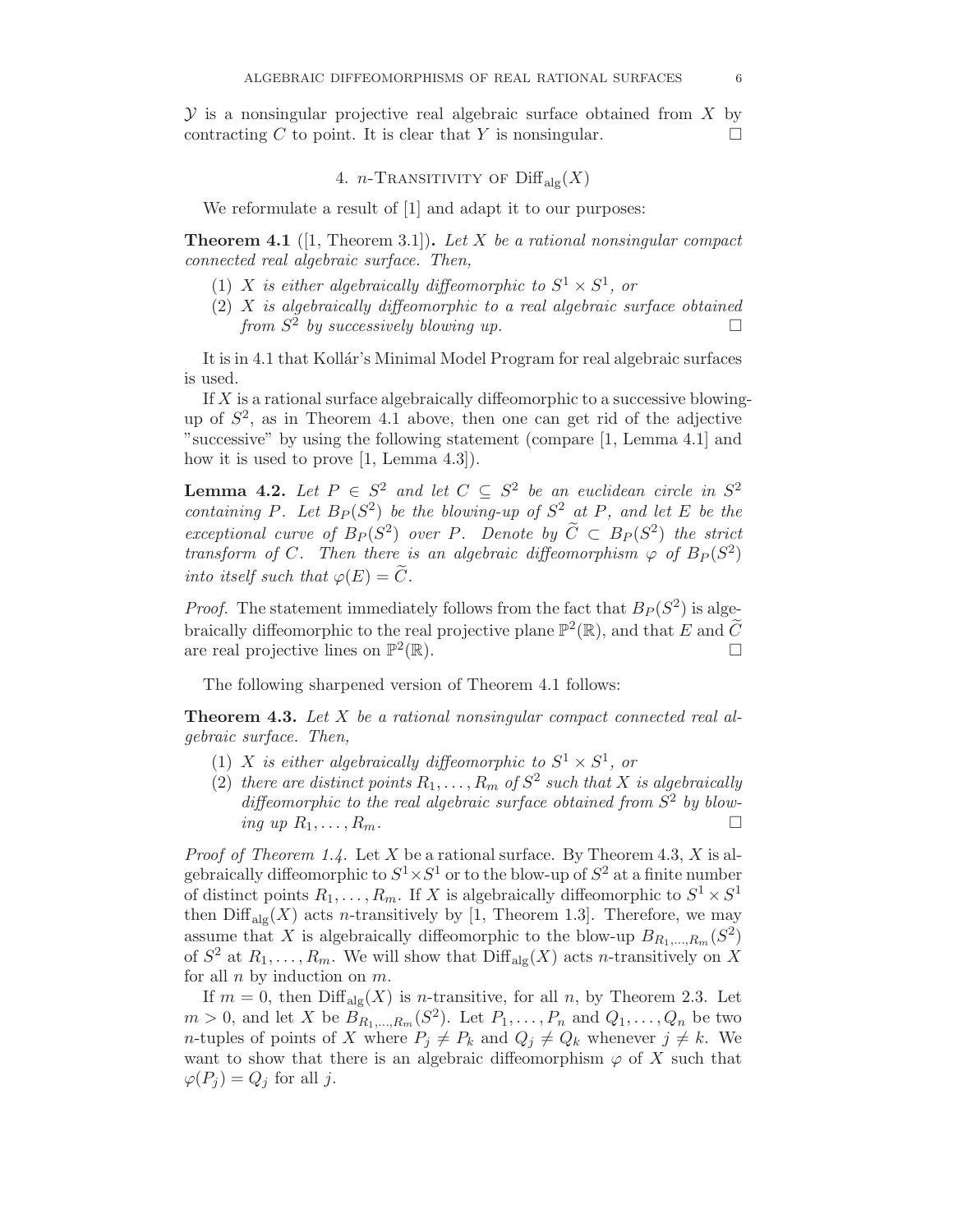We identify  $\mathbb{P}^2(\mathbb{R})$  with  $B_{R_m}(S^2)$  via an algebraic diffeomorphism. We may consider  $R_1, \ldots, R_{m-1}$  as points of  $\mathbb{P}^2(\mathbb{R})$  and the surface X is the surface  $B_{R_1,\ldots,R_{m-1}}(\mathbb{P}^2(\mathbb{R}))$ . Let  $\pi: X \to \mathbb{P}^2(\mathbb{R})$  be the blowing-up morphism. Let L be a line in  $\mathbb{P}^2(\mathbb{R})$  that does not contain any of the points  $R_k, \pi(P_j), \pi(Q_j)$ . The inverse image  $\tilde{L}$  of  $L$  in  $X$  is a real algebraic curve in  $X$ . We show that  $L$  is contractible.

Since  $\pi$  is an algebraic diffeomorphism from a neighborhood of  $\tilde{L}$  in X onto a neighborhood of L in  $\mathbb{P}^2(\mathbb{R})$ , the inverse image  $\widetilde{L}$  is a nonsingular rational real algebraic curve contained in  $X$ . Moreover, since the normal bundle of  $L$ in  $\mathbb{P}^2(\mathbb{R})$  is nontrivial, the normal bundle of  $\widetilde{L}$  in X is nontrivial.

A complexification of  $\mathbb{P}^2(\mathbb{R})$  is the projective plane  $\mathbb{P}^2$ . Therefore, a complexification of X is the algebraic variety over  $\mathbb R$  obtained from  $\mathbb P^2$  by blowing up the real points  $R_1, \ldots, R_m$  of  $\mathbb{P}^2$ . Denote this complexification by X. Let  $\mathcal L$  be the Zariski closure of L in  $\mathbb P^2$ . Of course,  $\mathcal L$  is a nonsingular algebraic curve over R whose self-intersection is equal to 1. Denote by  $\tilde{\pi}$  the blowing-up morphism from  $\mathcal X$  into  $\mathbb P^2$ , and by  $\widetilde{\mathcal L}$  the inverse image of  $\mathcal L$  by  $\widetilde{\pi}$ . Since  $\widetilde{\pi}$  is an isomorphism over a neighborhood of  $\mathcal{L}$ , the algebraic curve  $\widetilde{\mathcal{L}}$ over  $\mathbb R$  is a nonsingular complexification of  $\tilde{L}$ , and its self-intersection is equal to 1.

It follows from Theorem 3.2 that  $\overline{L}$  is contractible. Let Y be the resulting surface and let  $\rho: X \to Y$  be the morphism that contracts  $\widetilde{L}$  to a point P, see Definition 3.1. Let  $\sigma: \mathbb{P}^2(\mathbb{R}) \to S^2$  be the morphism that contracts the line L of  $\mathbb{P}^2(\mathbb{R})$  to a point. Then  $\pi$  induces a morphism  $\tau: Y \to S^2$ , i.e., one has the following diagram:



The morphism  $\tau$  is the blow-up of  $S^2$  at the points  $R_1, \ldots, R_{m-1}$ . Since the real algebraic curve  $\tilde{L}$  does not contain any of the points  $P_j$  or  $Q_j$ of X, the points  $\rho(P_1), \ldots, \rho(P_n)$  are distinct, and the same holds for the points  $\rho(Q_1), \ldots, \rho(Q_n)$ . Moreover,  $P \neq \sigma(P_j)$  and  $P \neq \sigma(Q_j)$  for all j. By the induction hypothesis, the group  $\text{Diff}_{\text{alg}}(Y)$  acts  $(n + 1)$ -transitively on Y. Therefore, there is an algebraic diffeomorphism  $\psi$  of Y such that  $\psi(\rho(P_i)) = \rho(Q_i)$  and  $\psi(P) = P$ . Since X is the blow-up of Y at P, the map  $\psi$  induces an algebraic diffeomorphism  $\varphi$  of X with the required property.  $\Box$